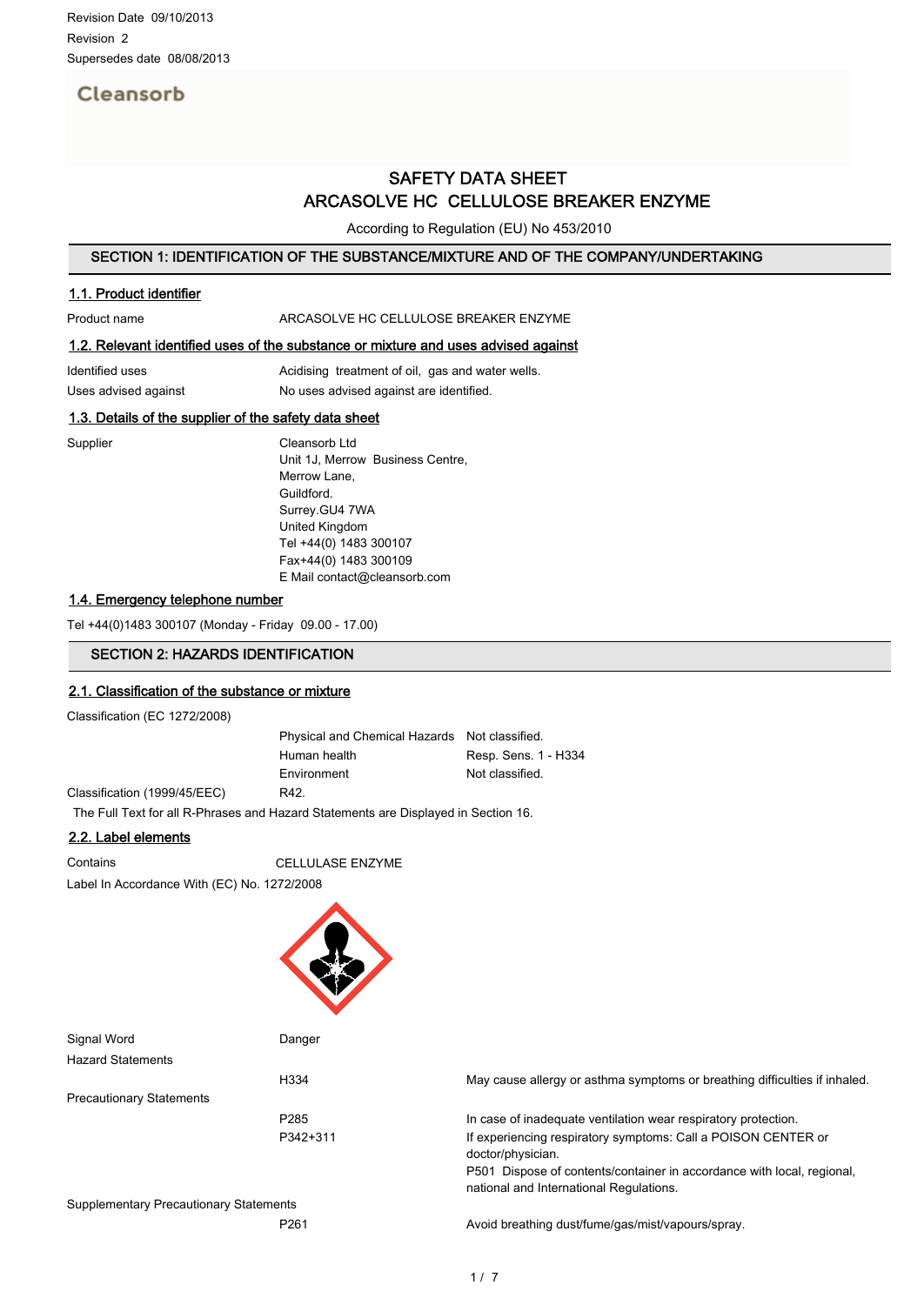P304+341 IF INHALED: If breathing is difficult, remove victim to fresh air and keep at rest in a position comfortable for breathing.

## 2.3. Other hazards

This product does not contain any PBT or vPvB substances.

### SECTION 3: COMPOSITION/INFORMATION ON INGREDIENTS

### 3.2. Mixtures

| <b>CELLULASE ENZYME</b>                               | $1 - 10%$         |                                     |
|-------------------------------------------------------|-------------------|-------------------------------------|
| CAS-No.: 9012-54-8                                    | EC No.: 232-734-4 |                                     |
|                                                       |                   |                                     |
| Classification (EC 1272/2008)<br>Resp. Sens. 1 - H334 |                   | Classification (67/548/EEC)<br>R42. |

The Full Text for all R-Phrases and Hazard Statements are Displayed in Section 16.

Composition Comments

Cellulase enzyme protein in aqueous solution.

## SECTION 4: FIRST AID MEASURES

#### 4.1. Description of first aid measures

General information

General first aid, rest, warmth and fresh air.

Inhalation

Remove victim immediately from source of exposure. Provide fresh air, warmth and rest, preferably in a comfortable upright sitting position. Rinse nose and mouth with water. When breathing is difficult, properly trained personnel may assist affected person by administering oxygen. Get medical attention.

Ingestion

NEVER MAKE AN UNCONSCIOUS PERSON VOMIT OR DRINK FLUIDS! Do not induce vomiting. Rinse nose, mouth and throat with water. Drink plenty of water. Consult a physician for specific advice. Skin contact

Remove contaminated clothing immediately and wash skin with soap and water. Get medical attention if irritation persists after washing. Eye contact

Make sure to remove any contact lenses from the eyes before rinsing. Promptly wash eyes with plenty of water while lifting the eye lids. Continue to rinse for at least 15 minutes. Contact physician if irritation persists.

### 4.2. Most important symptoms and effects, both acute and delayed

General information

The severity of the symptoms described will vary dependant of the concentration and the length of exposure.

Inhalation.

Upper respiratory irritation. May cause an asthma-like shortness of breath.

Ingestion

No specific symptoms noted.

Skin contact

Prolonged skin contact may cause redness and irritation.

Eye contact

May cause temporary eye irritation.

### 4.3. Indication of any immediate medical attention and special treatment needed

No recommendation given, but first aid may still be required in case of accidental exposure, inhalation or ingestion of this chemical. If in doubt, GET MEDICAL ATTENTION PROMPTLY!

### SECTION 5: FIREFIGHTING MEASURES

### 5.1. Extinguishing media

Extinguishing media

Fire can be extinguished using: Foam, carbon dioxide or dry powder. Dry chemicals, sand, dolomite etc. Water spray, fog or mist. Unsuitable extinguishing media

Do not use water jet as an extinguisher, as this will spread the fire.

### 5.2. Special hazards arising from the substance or mixture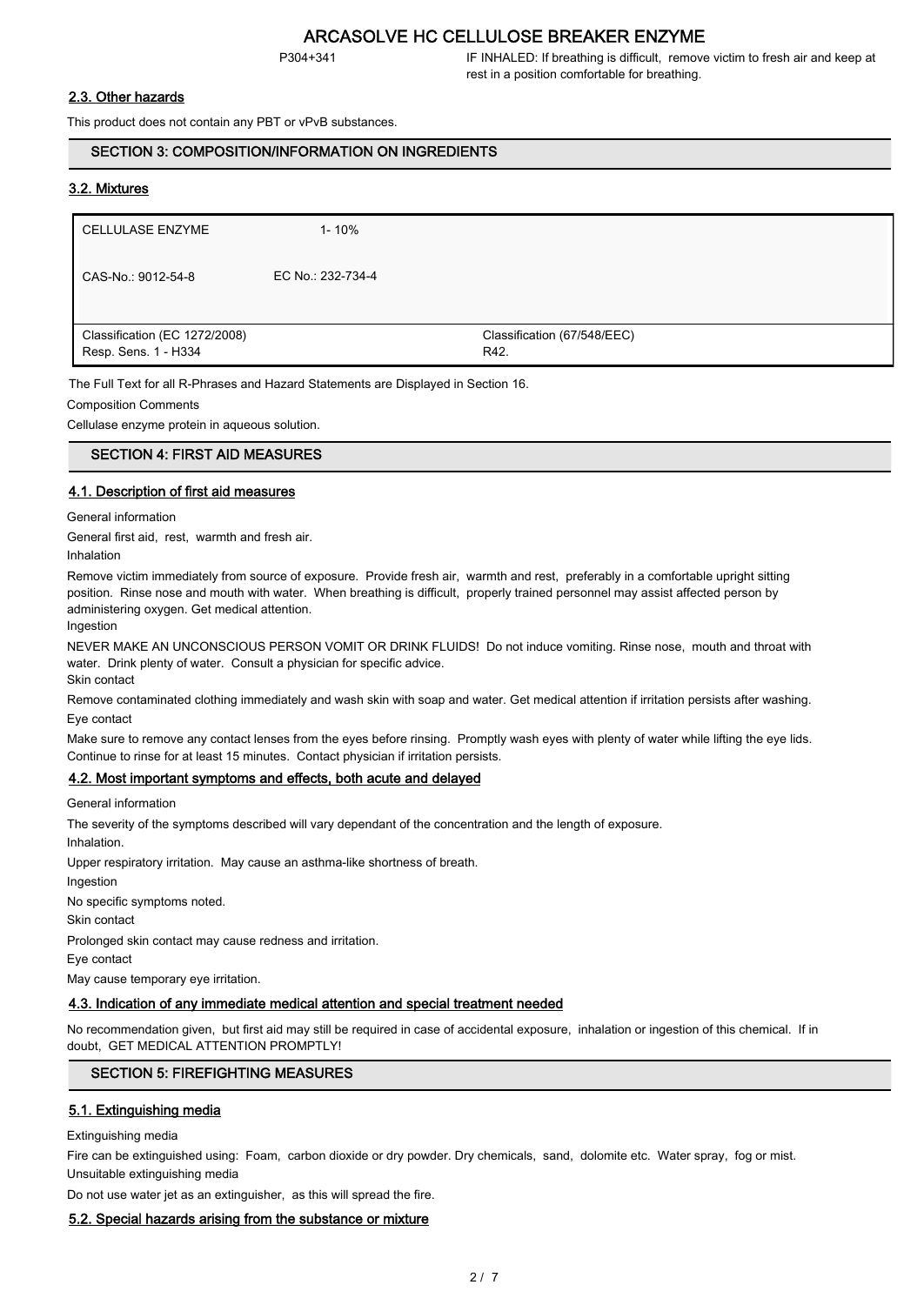Hazardous combustion products

Thermal decomposition or combustion may liberate carbon oxides and other toxic gases or vapours.

Unusual Fire & Explosion Hazards

No unusual fire or explosion hazards noted.

Specific hazards

The product is non-combustible. If heated, corrosive and toxic vapours/gases may be formed.

## 5.3. Advice for firefighters

Special Fire Fighting Procedures

Move container from fire area if it can be done without risk. Cool containers exposed to flames with water until well after the fire is out. Protective equipment for fire-fighters

Self contained breathing apparatus and full protective clothing must be worn in case of fire.

# SECTION 6: ACCIDENTAL RELEASE MEASURES

### 6.1. Personal precautions, protective equipment and emergency procedures

Avoid inhalation of spray mist and contact with skin and eyes. Provide adequate ventilation. For personal protection, see section 8.

## 6.2. Environmental precautions

Avoid release to the environment. The product should not be dumped in nature but collected and delivered according to agreement with the local authorities. To prevent release, place container with damaged side up.

## 6.3. Methods and material for containment and cleaning up

Wear necessary protective equipment. Stop leak if possible without risk. DO NOT touch spilled material! Any spillages of undiluted material should be treated immediately to prevent formation of dust from dried material. Absorb in vermiculite, dry sand or earth and place into containers. Collect spillage in containers, seal securely and deliver for disposal according to local regulations. Flush away small spillages with plenty of water.

## 6.4. Reference to other sections

For personal protection, see section 8. Collect and dispose of spillage as indicated in section 13.

# SECTION 7: HANDLING AND STORAGE

## 7.1. Precautions for safe handling

Avoid inhalation of vapours/spray and contact with skin and eyes. Do not use in confined spaces without adequate ventilation and/or respirator. Provide good ventilation. Care should be taken when handling enzyme preparations to avoid the production of aerosols from liquid or dust from powders or dried liquid spillages.

### 7.2. Conditions for safe storage, including any incompatibilities

Store in tightly closed original container in a dry, cool and well-ventilated place. Store below 25°C. Protect from freezing and direct sunlight. Do not store near heat sources or expose to high temperatures.

### 7.3. Specific end use(s)

The identified uses for this product are detailed in Section 1.2.

# SECTION 8: EXPOSURE CONTROLS/PERSONAL PROTECTION

### 8.1. Control parameters

Ingredient Comments

No exposure limits noted for ingredient(s).

# 8.2. Exposure controls

Protective equipment



Engineering measures

Provide adequate general and local exhaust ventilation. All handling to take place in well-ventilated area.

#### Respiratory equipment

No specific recommendation made, but respiratory protection may still be required under exceptional circumstances when excessive air contamination exists. Use respiratory equipment with combination filter, type A2/P3. Hand protection

Wear protective gloves. For exposure of 4 to 8 hours use gloves made of: Butyl rubber. Nitrile. Neoprene. Polyvinyl chloride (PVC). or Viton rubber (fluor rubber). Be aware that the liquid may penetrate the gloves. Frequent change is advisable.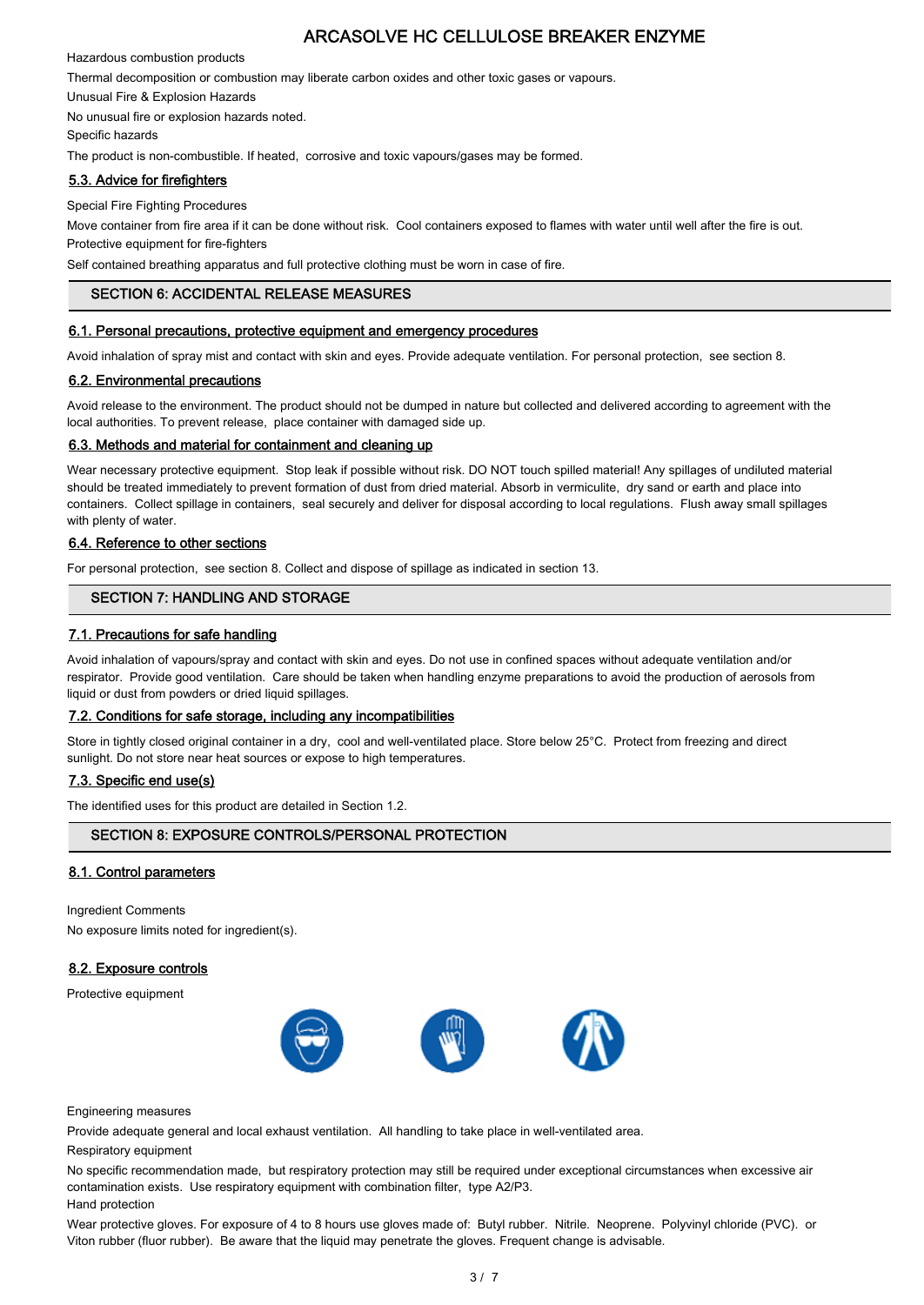Eye protection

Goggles/face shield are recommended.

Other Protection

Provide eyewash station. Wear appropriate clothing to prevent any possibility of skin contact.

Hygiene measures

Wash hands at the end of each work shift and before eating, smoking and using the toilet. When using do not eat, drink or smoke. Promptly remove any clothing that becomes contaminated. Wash promptly if skin becomes contaminated. Contaminated clothing to be placed in closed container until disposal or decontamination. Warn cleaning personnel of chemical's hazardous properties. Skin protection

Wear apron or protective clothing in case of contact.

# SECTION 9: PHYSICAL AND CHEMICAL PROPERTIES

# 9.1. Information on basic physical and chemical properties

| Appearance                                     | Liquid                               |
|------------------------------------------------|--------------------------------------|
| Colour                                         | Straw. Yellow. to Brown.             |
| Odour                                          | Slight microbial fermentation odour. |
| Solubility                                     | Soluble in water.                    |
| Initial boiling point and boiling range        |                                      |
| No information available.                      |                                      |
| Melting point (°C)                             |                                      |
| No information available.                      |                                      |
| Relative density                               |                                      |
| No information available.                      |                                      |
| Vapour pressure                                |                                      |
| No information available.                      |                                      |
| Evaporation rate                               |                                      |
| No information available.                      |                                      |
| pH-Value, Conc. Solution                       | $5.6 - 6.0$                          |
| Viscosity                                      |                                      |
| No information available.                      |                                      |
| Flash point                                    |                                      |
| Not relevant                                   |                                      |
| Auto Ignition Temperature (°C)                 |                                      |
| Not relevant                                   |                                      |
| Flammability Limit - Lower(%)                  |                                      |
| Not relevant                                   |                                      |
| Flammability Limit - Upper(%)                  |                                      |
| Not relevant                                   |                                      |
| <b>Partition Coefficient</b>                   |                                      |
| (N-Octanol/Water)<br>No information available. |                                      |
| Oxidising properties                           |                                      |
| Does not meet the criteria for oxidising.      |                                      |
| Q 2 Other information                          |                                      |
|                                                |                                      |

### <u>9.2. Other information</u>

No information required.

# SECTION 10: STABILITY AND REACTIVITY

### 10.1. Reactivity

There are no known reactivity hazards associated with this product.

## 10.2. Chemical stability

Stable under normal temperature conditions and recommended use.

# 10.3. Possibility of hazardous reactions

Not known. Hazardous Polymerisation Unknown.

# 10.4. Conditions to avoid

Avoid exposure to high temperatures or direct sunlight. Avoid frost.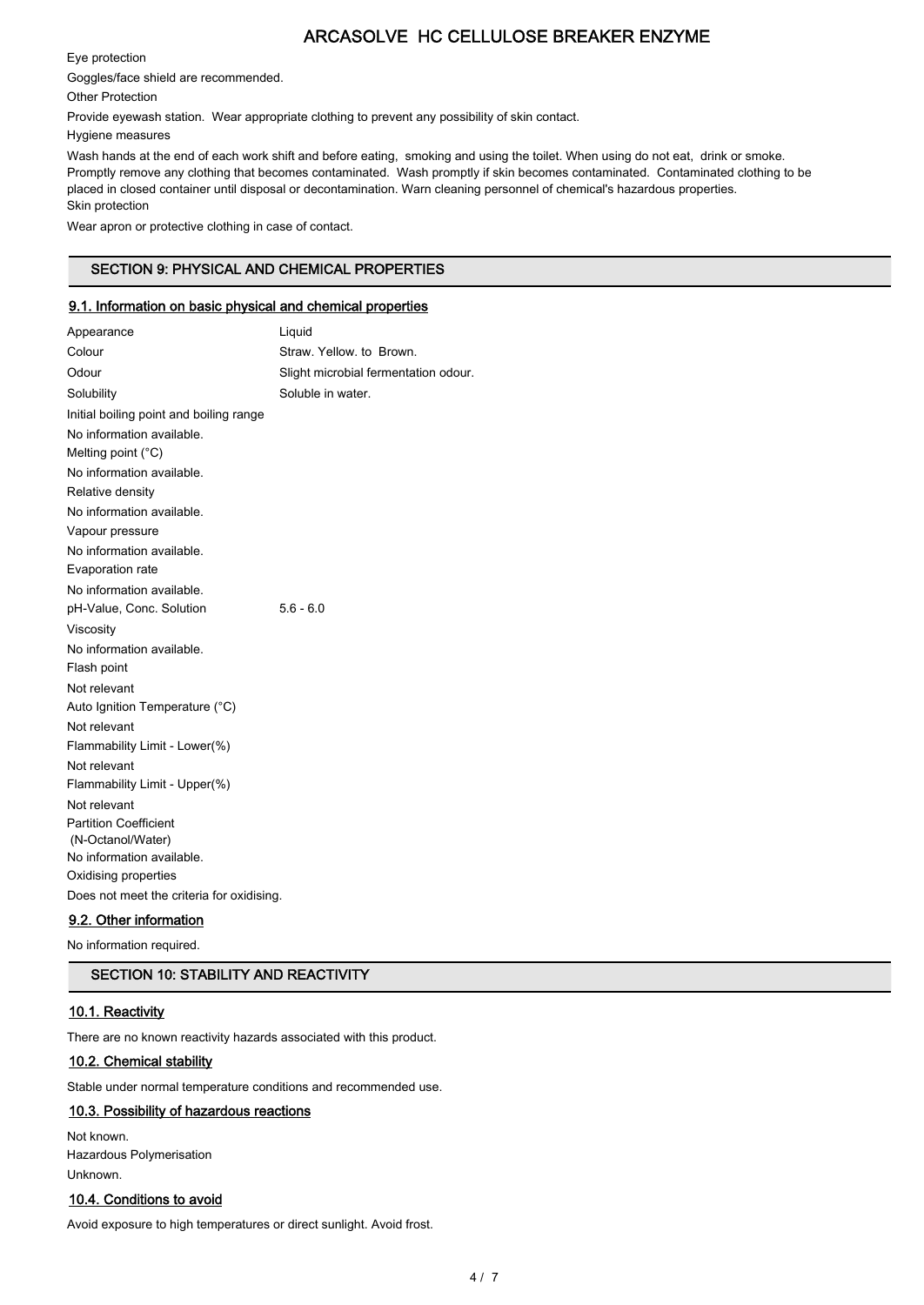# 10.5. Incompatible materials

Materials To Avoid

No incompatible groups noted.

# 10.6. Hazardous decomposition products

None under normal conditions.

# SECTION 11: TOXICOLOGICAL INFORMATION

# 11.1. Information on toxicological effects

**Acute toxicity:** Acute Toxicity (Oral LD50) > 2000 mg/kg Rat Acute Toxicity (Dermal LD50) No information available. Acute Toxicity (Inhalation LC50) No information available.

**Skin Corrosion/Irritation:** 

Human Skin Model Test No information available.

#### Respiratory or skin sensitisation:

There is evidence that the material can lead to respiratory hypersensitivity. Skin sensitisation No information available.

Germ cell mutagenicity: Genotoxicity - In Vitro No information available. Genotoxicity - In Vivo No information available.

Carcinogenicity: **Carcinogenicity** No information available.

Reproductive Toxicity: Reproductive Toxicity - Fertility No information available. Reproductive Toxicity - Development No information available.

Specific target organ toxicity - single exposure: STOT - Single exposure No information available.

Specific target organ toxicity - repeated exposure: STOT - Repeated exposure No information available.

Aspiration hazard: Based on available data the classification criteria are not met. Inhalation May cause sensitisation by inhalation. Ingestion May cause discomfort if swallowed. May cause stomach pain or vomiting. Skin contact Prolonged contact may cause redness and irritation. Eye contact May cause temporary eye irritation.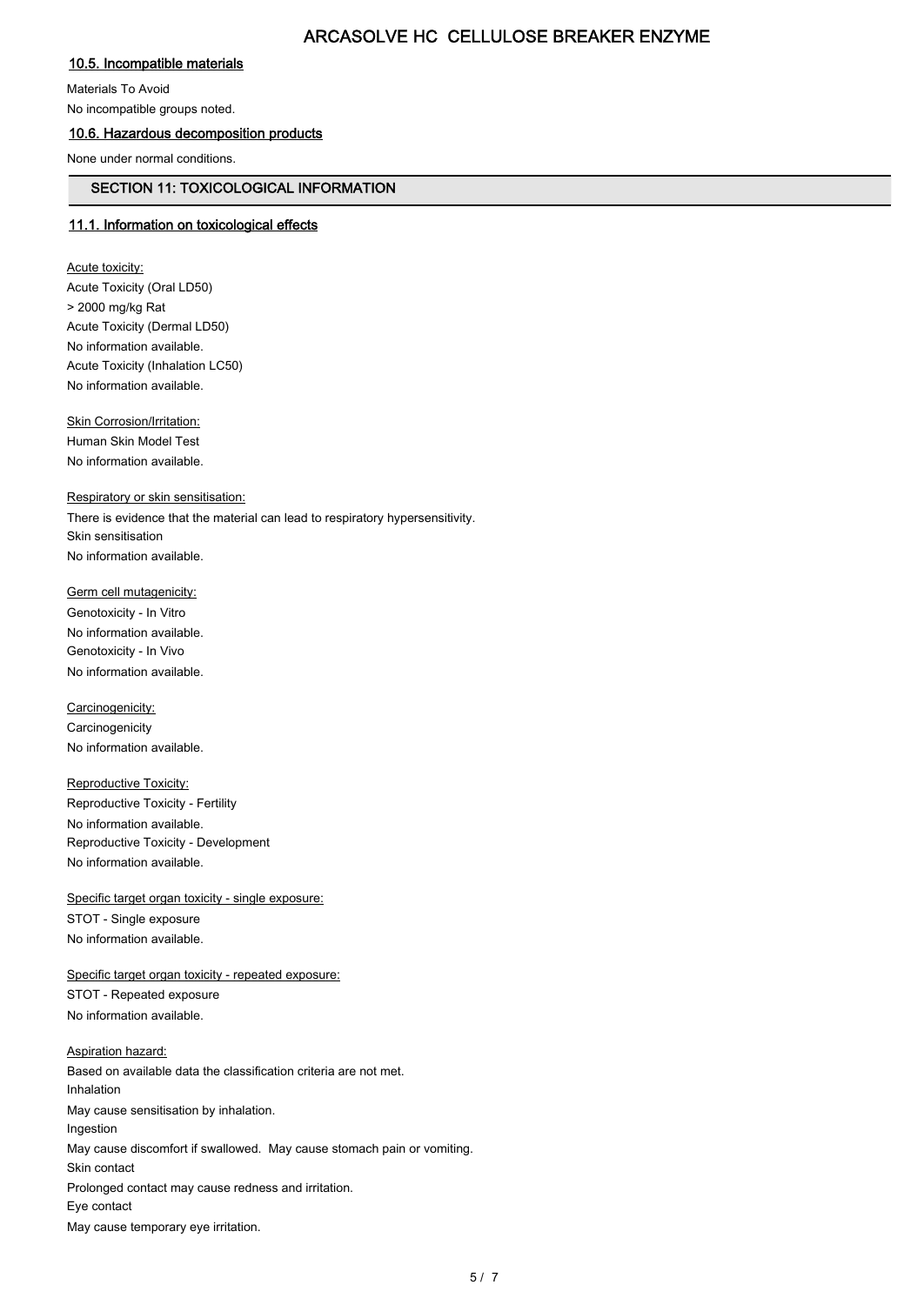#### Health Warnings

May cause respiratory allergy. Inhalation of aerosols or dust containing enzyme may cause sensitisation in susceptible individuals or allergic reactions in sensitized individuals. Route of entry Inhalation. Skin and/or eye contact. Target Organs Respiratory system, lungs Medical Symptoms Vapours may irritate the respiratory system and cause coughing, asthmatic breathing and breathlessness. Medical Considerations Chronic respiratory and obstructive airway diseases. Specific effects Frequent inhalation of vapours, may cause respiratory allergy.

# SECTION 12: ECOLOGICAL INFORMATION

#### **Ecotoxicity**

The product components are not classified as environmentally hazardous. However, this does not exclude the possibility that large or frequent spills can have a harmful or damaging effect on the environment.

## 12.1. Toxicity

Acute Toxicity - Fish Not available. Acute Toxicity - Aquatic Invertebrates Not available. Acute Toxicity - Aquatic Plants Not available.

## 12.2. Persistence and degradability

**Degradability** The product is biodegradable.

### 12.3. Bioaccumulative potential

Bioaccumulative potential The product does not contain any substances expected to be bioaccumulating. Partition coefficient No information available.

# 12.4. Mobility in soil

Mobility: The product is soluble in water.

### 12.5. Results of PBT and vPvB assessment

This product does not contain any PBT or vPvB substances.

## 12.6. Other adverse effects

No information required.

## SECTION 13: DISPOSAL CONSIDERATIONS

#### General information

When handling waste, consideration should be made to the safety precautions applying to handling of the product.

### 13.1. Waste treatment methods

Recover and reclaim or recycle, if practical. Dispose of waste and residues in accordance with local authority requirements.

## SECTION 14: TRANSPORT INFORMATION

| General                     | The product is not covered by international regulation on the transport of dangerous goods (IMDG, IATA,<br>ADR/RID). |
|-----------------------------|----------------------------------------------------------------------------------------------------------------------|
| Road Transport Notes        | Not regulated.                                                                                                       |
| <b>Rail Transport Notes</b> | Not regulated.                                                                                                       |